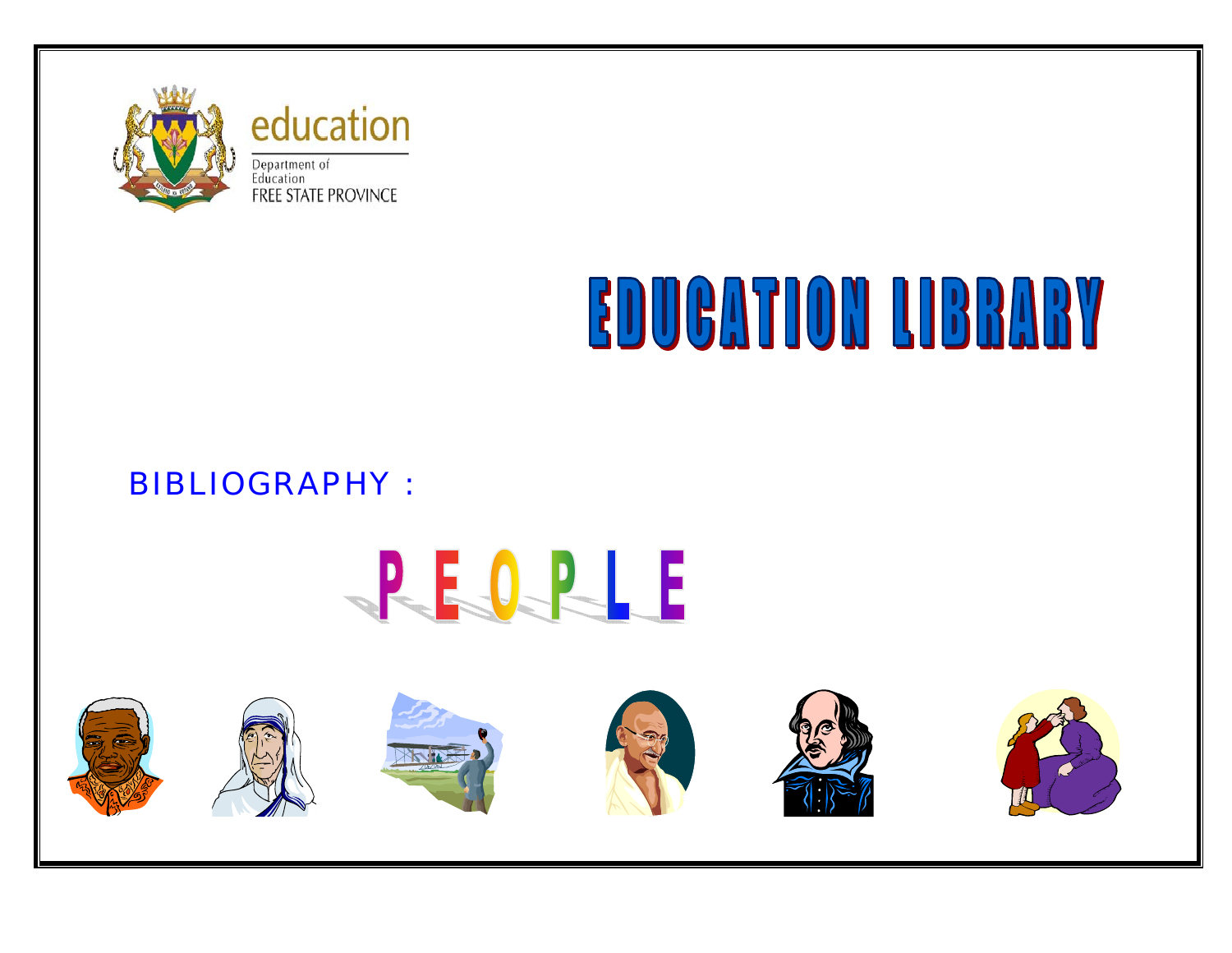#### **I N T R O D U C T I O N**

 Material in the bibliography may be **borrowed** from the Education Library, by quoting the **name of the bibliography** (People) and **item(s) number** (as found in the first column).

 **Photocopies** of magazine articles are obtainable by quoting the **name of the bibliography** (People) and **item(s) number** (as found in the first column).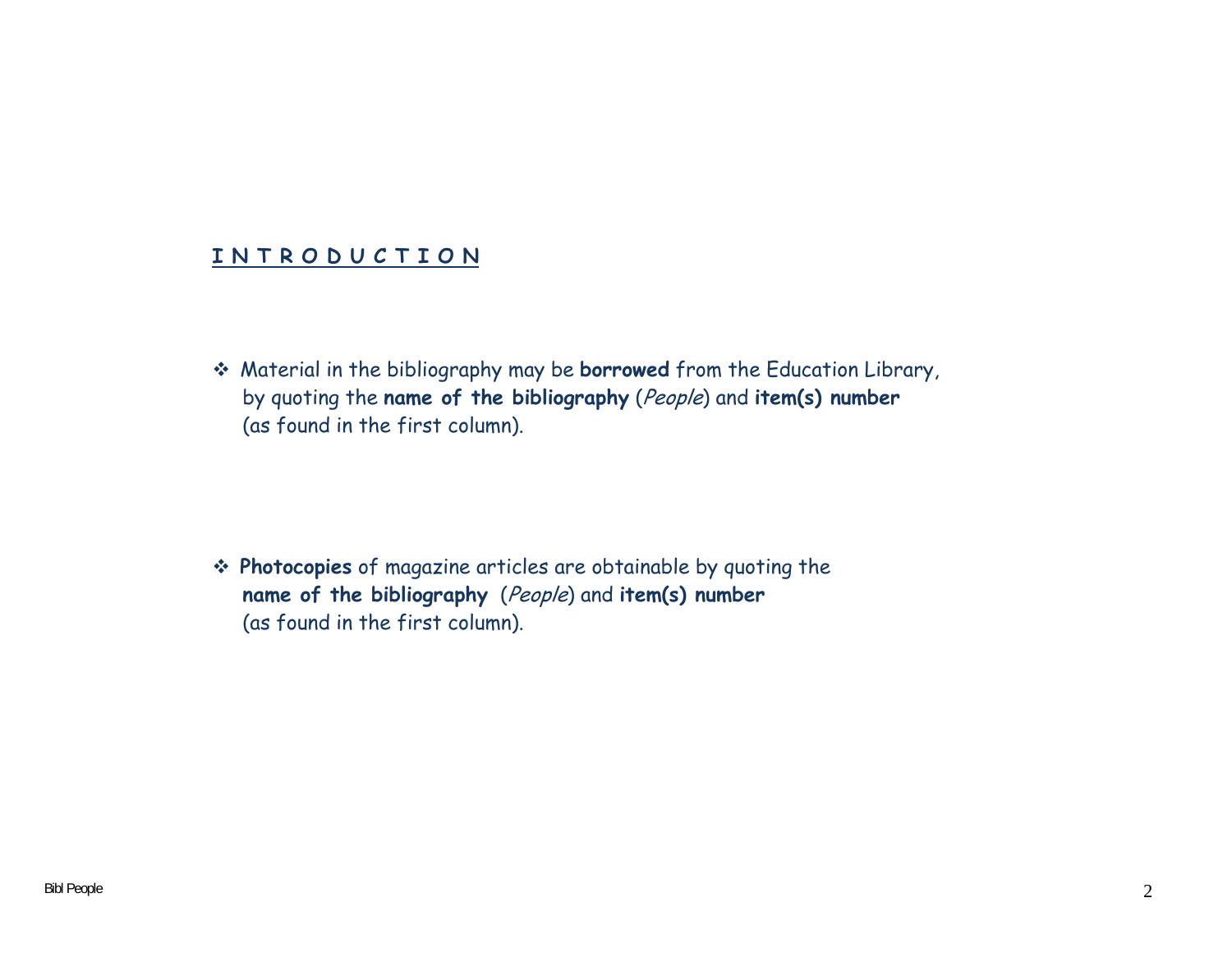#### BOOKS AND AUDIO - VISUAL MATERIAL

| <b>NR</b>         | <b>AUTHOR</b>      | <b>TITLE</b>                                                                 |      | <b>CLASS NR</b>    |
|-------------------|--------------------|------------------------------------------------------------------------------|------|--------------------|
| $\mathbf{1}$ .    | AITCHISON, D       | <b>Great artists</b>                                                         | 1970 | 759 A-Z/J          |
| 2.                | AMDUR, R           | Moshe Dayan                                                                  | 1989 | 956.9405092 DAY/J  |
| 3.                | AMDUR, R           | Menachem Begin                                                               | 1988 | 956.94054092 BEG/J |
| 4.                | <b>ANON</b>        | Children's book of famous lives                                              | 1987 | $920A-Z$           |
| 5.                | <b>ANON</b>        | Famous writers                                                               | 1969 | 920 A-Z/J          |
| 6.                | ASH, R             | Impressionists and their art                                                 | 1991 | 759.054 ASH        |
| $\overline{7}$ .  | ASHTON, G          | Shakespeare: his life and work in paintings, prints and ephemera             | 1990 | 822.33 SHA         |
| $\overline{8}$ .  | BAILEY, E          | Amy Johnson                                                                  | 1987 | 629.13092 BAI/J    |
| 9.                | <b>BANFIELD, S</b> | Charles de Gaulle                                                            | 1988 | 944.0836092 DEG/J  |
| 10.               | BATES, N           | <b>Cecil Rhodes</b>                                                          | 1976 | 968.04092 RHO/J    |
| $\overline{11}$ . | BENTLEY, J         | <b>Albert Schweitzer</b>                                                     | 1988 | 362.1092 SCH/J     |
| 12.               | <b>BERGER, M</b>   | They fought for freedom: Chris Hani                                          | 2000 | 322.4092 HAN       |
| 13.               | <b>BEUKES, L</b>   | Maverick: extraordinary women from South Africa                              | 2004 | 920.72 BEU         |
| 14.               | <b>BIRCH, B</b>    | Louis Pasteur                                                                | 1990 | 576.092 PAS/J      |
| $\overline{15}$ . | <b>BIRCH, B</b>    | Marie Curie: the Polish scientist who discovered radium and its life-saving  |      | 540.92 CUR/J       |
|                   |                    | properties                                                                   |      |                    |
| 16.               | BLACKWOOD, A       | Beethoven                                                                    | 1987 | 780.92 BEE/J       |
| 17.               | BLACKWOOD, A       | Twenty names in art                                                          |      | 709.2 A-Z/J        |
| 18.               | <b>BOLTON, L</b>   | Degas: the history and techniques of the great masters                       |      | 759.4 DEG          |
| 19.               | BOUWS, J           | Komponiste van Suid-Afrika                                                   |      | 780.92 A-Z         |
| $\overline{20}$   | BROWN, P           | Father Damien: the man who lived and died for the victims of leprosy         |      | 610.695092 DAM/J   |
| $\overline{21}$   | BRUNS, R           | Abraham Lincoln                                                              |      | 973.7092 LIN/J     |
| 22.               | BRUNS, R           | Julius Caesar                                                                |      | 937.05092 CAE/J    |
| $\overline{23}$ . | BRYAN, J           | Health and science: women history makers                                     | 1988 | 362.1042 BRY/J     |
| $\overline{24}$ . | <b>BULL, A</b>     | <b>Anne Frank</b>                                                            | 1986 | 940.54814923 BUL/J |
| $\overline{25}$   | <b>BULL, A</b>     | <b>Florence Nightingale</b>                                                  | 1985 | 610.73092 NIG/J    |
| 26.               | <b>BUTLER, F</b>   | <b>Indira Gandhi</b>                                                         | 1986 | 954.045092 GAN/J   |
| $\overline{27}$ . | <b>BUTSON, T</b>   | <b>Mikhail Gorbachev</b>                                                     | 1986 | 947.0854092 GOR/J  |
| 28.               | CACHALIA, C        | Long walk to freedom: the autobiography of Nelson Mandela (abridged edition) | 1994 | 920 MAN/J          |
| 29.               | CALLINICOS, L      | Oliver Tambo: beyond the Engedi mountains                                    | 2004 | 920 TAM            |
| 30.               | CHRISTIAN, C       | 1989<br>Great people of our time                                             |      | 920 A-Z/J          |
| 31.               | CHRISTIAN, C       | 1989<br>More people of our time                                              |      | $920A-Z/J$         |
| $\overline{32}$   | CHUA-EOAN, H       | Corazon Aquino                                                               | 1988 | 959.9047092 AQU/J  |
| 33.               | CLARKE, B          | 1988<br><b>Charles Darwin</b>                                                |      | 575.0092 CLA/J     |
| 34.               | CLARKE, B          | Gandhi<br>1988                                                               |      | 954.035092 GAN/J   |
| $\overline{35}$ . | <b>CLAXTON, E</b>  | Book of life: a compendium of the best autobiographical and memoir writing   | 2005 | 920 A-Z            |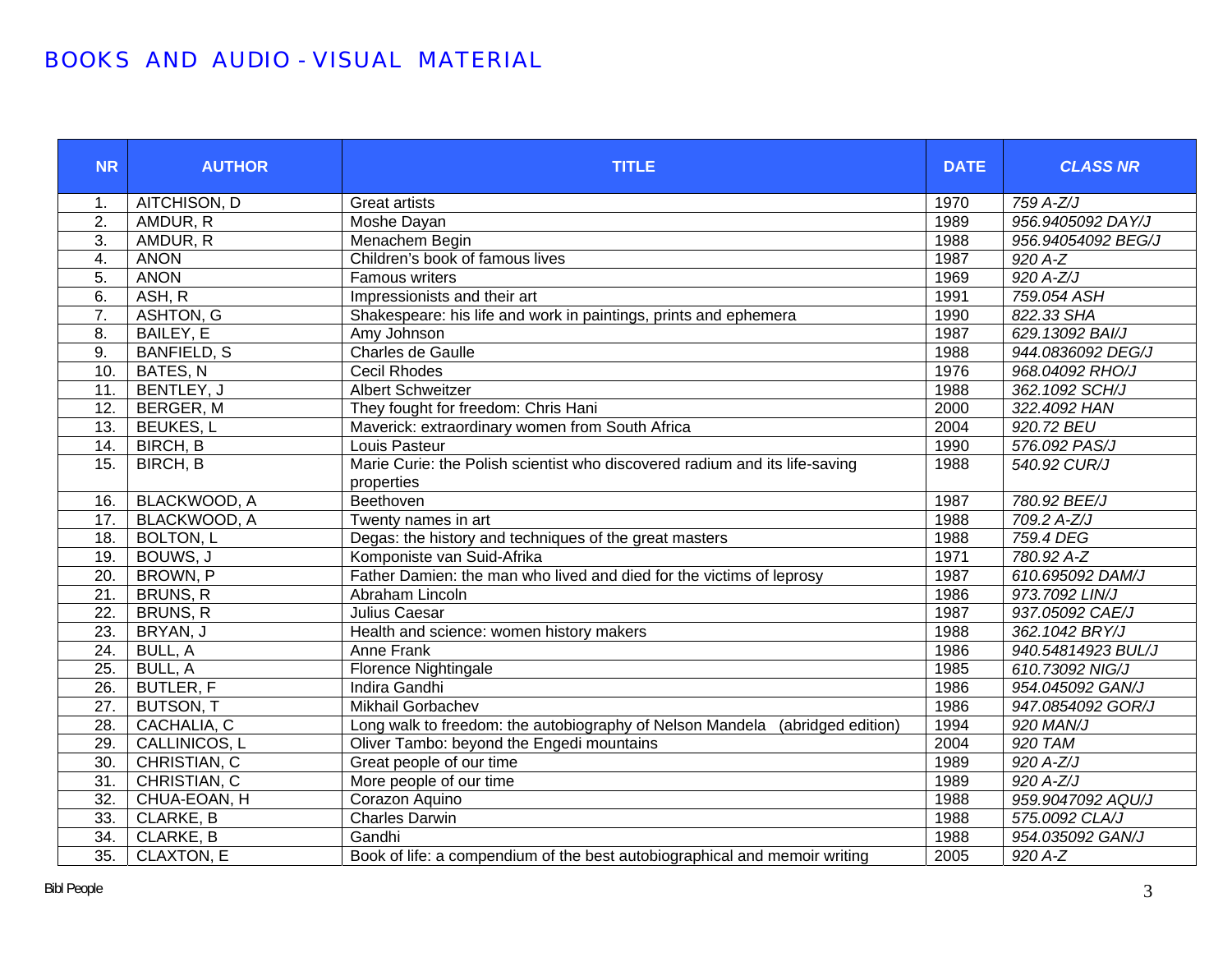| <b>CLINGMAN, S</b><br>36.<br>Bram Fischer: Afrikaner revolutionary<br>2002<br>920 FIS<br>$\overline{37}$ .<br>1970<br>$509.2 A-Z/J$<br>COCHRANE, J<br><b>Famous scientists</b><br>38.<br>CONNER, E<br>Marie Curie<br>1987<br>540.92 CUR/J<br>39.<br>CONNER, E<br>1987<br>820.9 A-Z/J |                    |
|--------------------------------------------------------------------------------------------------------------------------------------------------------------------------------------------------------------------------------------------------------------------------------------|--------------------|
|                                                                                                                                                                                                                                                                                      |                    |
|                                                                                                                                                                                                                                                                                      |                    |
|                                                                                                                                                                                                                                                                                      |                    |
| Twenty names in modern literature                                                                                                                                                                                                                                                    |                    |
| 909.8003 ENC<br>40.<br>COPPA, FJ<br>Encyclopaedia of modern dictators: from Napoleon to the present<br>2006                                                                                                                                                                          |                    |
| CRAIG, M<br>41.<br><b>Mother Teresa</b><br>1985<br>266.2092 TER/J                                                                                                                                                                                                                    |                    |
| 42.<br>D'OLIVEIRA, J<br>1977<br>Vorster - die mens                                                                                                                                                                                                                                   | 968.062092 VOR     |
| PW<br>43.<br>DE VILLIERS, D<br>1984                                                                                                                                                                                                                                                  | 968.063092 BOT     |
| DE WILZEM, E<br>44.<br>1989<br>920.0682 A-Z<br>Jeughelde van die Transvaal                                                                                                                                                                                                           |                    |
| <b>DIAGRAM GROUP</b><br>45.<br><b>Great British engineers</b><br>1985<br>620.0092 A-Z/J                                                                                                                                                                                              |                    |
| <b>DIAGRAM GROUP</b><br><b>Great British explorers</b><br>1985<br>910.92 A-Z<br>46.                                                                                                                                                                                                  |                    |
| <b>DIAGRAM GROUP</b><br>47.<br><b>Great British heroes</b><br>1985<br>941.0099 A-Z/J                                                                                                                                                                                                 |                    |
| <b>DIAGRAM GROUP</b><br>48.<br>1985<br>509.2 A-Z/J<br><b>Great British scientists</b>                                                                                                                                                                                                |                    |
| 49.<br>DINEEN, J<br>1988<br>609.52 A-Z/J<br>Twenty inventors                                                                                                                                                                                                                         |                    |
| DOMMISSE, E<br>920 RUP<br>50.<br>2006<br>Anton Rupert: a biography                                                                                                                                                                                                                   |                    |
| 780.92 BEE/J<br>51.<br>DU RAAN, AS<br>Beethoven en die lied van vreugde<br>1969                                                                                                                                                                                                      |                    |
| 52.<br>780.92 BER/J<br><b>DU RAAN, AS</b><br>Berlioz: vurige meester van die orkes<br>1969                                                                                                                                                                                           |                    |
| 53.<br>DU RAAN, AS<br>Franz Schubert: die man met die lied in die hart<br>1969<br>780.92 SCH/J                                                                                                                                                                                       |                    |
| 54.<br>780.92 CHO/J<br>DU RAAN, AS<br>1968<br>Fryderyk Chopin: meester van die klavier                                                                                                                                                                                               |                    |
| 55.<br><b>DU RAAN, AS</b><br>George Frederic Handel<br>1968<br>780.92 HAN.J                                                                                                                                                                                                          |                    |
| 56.<br>DU RAAN, AS<br>J Sebastian Bach: die groot orrelspeler<br>1969<br>780.92 BACH/J                                                                                                                                                                                               |                    |
| 57.<br>780.92 MOZ/J<br>DU RAAN, AS<br>Mozart, die wonderkind van Salzburg<br>1969                                                                                                                                                                                                    |                    |
| 58.<br>DU RAAN, AS<br>Robert Schuman: die komponis wat aan natuurmannetjies geglo het<br>1968<br>780.92 DUR/J                                                                                                                                                                        |                    |
| 2000<br>920 KHA<br>59.<br>DUBBELD, G<br>They fought for freedom: Seretse Khama                                                                                                                                                                                                       |                    |
| 60.<br>DURRELL, J<br>Beasts in my bed<br>1968<br>920 DUR                                                                                                                                                                                                                             |                    |
| 920 EBE<br>61.<br>EBERSOHN, W<br>In touching distance: a family's life in Knysna<br>2004                                                                                                                                                                                             |                    |
| 62.<br>EGAN, L<br>Thomas Edison: the great American inventor<br>1987<br>621.3092 EDI/J                                                                                                                                                                                               |                    |
| 63.<br>EIDE, L<br><b>Robert Mugabe</b><br>1989                                                                                                                                                                                                                                       | 968.9104092 MUG/J  |
| FABER, P<br>Group portrait South Africa: nine family histories<br>929.2 GRO<br>64.<br>2003                                                                                                                                                                                           |                    |
| <b>FERTORRI, B</b><br>759.5 LEO/J<br>65.<br>Leonardo de Vinci: die meesterboek<br>1962                                                                                                                                                                                               |                    |
| <b>FISKLOCK, T</b><br>66.<br><b>Indira Gandhi</b><br>1986                                                                                                                                                                                                                            | 954.045092 GAN/J   |
| 67.<br>FREDERIKSE, J<br>2001<br>920 WEB<br>They fought for freedom: David Webster                                                                                                                                                                                                    |                    |
| 68.<br>FREDERIKSE, J<br>They fought for freedom: Helen Joseph<br>2001<br>920 JOS                                                                                                                                                                                                     |                    |
| 920 GAN<br>69.<br>GANDHI, E<br>They fought for freedom: Mohandas Gandhi<br>2001                                                                                                                                                                                                      |                    |
| <b>GARFINKEL, B</b><br>70.<br>1988<br>Margaret Thatcher                                                                                                                                                                                                                              | 941.0857092 THA/J  |
| GASTROW, S<br>Who's who in South African politics<br>71.<br>1992<br>324.2092 A-Z                                                                                                                                                                                                     |                    |
| <b>GEORGE, W</b><br>72.<br>Gregor Mendel and heredity<br>1975<br>573.2 GEO/J                                                                                                                                                                                                         |                    |
| <b>GITGUS, SB</b><br>Films of Woody Allen<br>73.<br>1993<br>791.4375 ALL                                                                                                                                                                                                             |                    |
| Bob Geldof: the pop star who raised £70 million for famine relief in Ethiopia<br>74.<br>GRAY, C<br>1987                                                                                                                                                                              | 782.42163092 GEL/J |
| 920 CHI<br>75.<br>HADLAND, A<br>Childhood: South Africans recall their past<br>2005                                                                                                                                                                                                  |                    |
| 920.0685 A-Z/J<br>76.<br>HANEKOM, L<br>Kinderhelde van die Vrystaat<br>1989                                                                                                                                                                                                          |                    |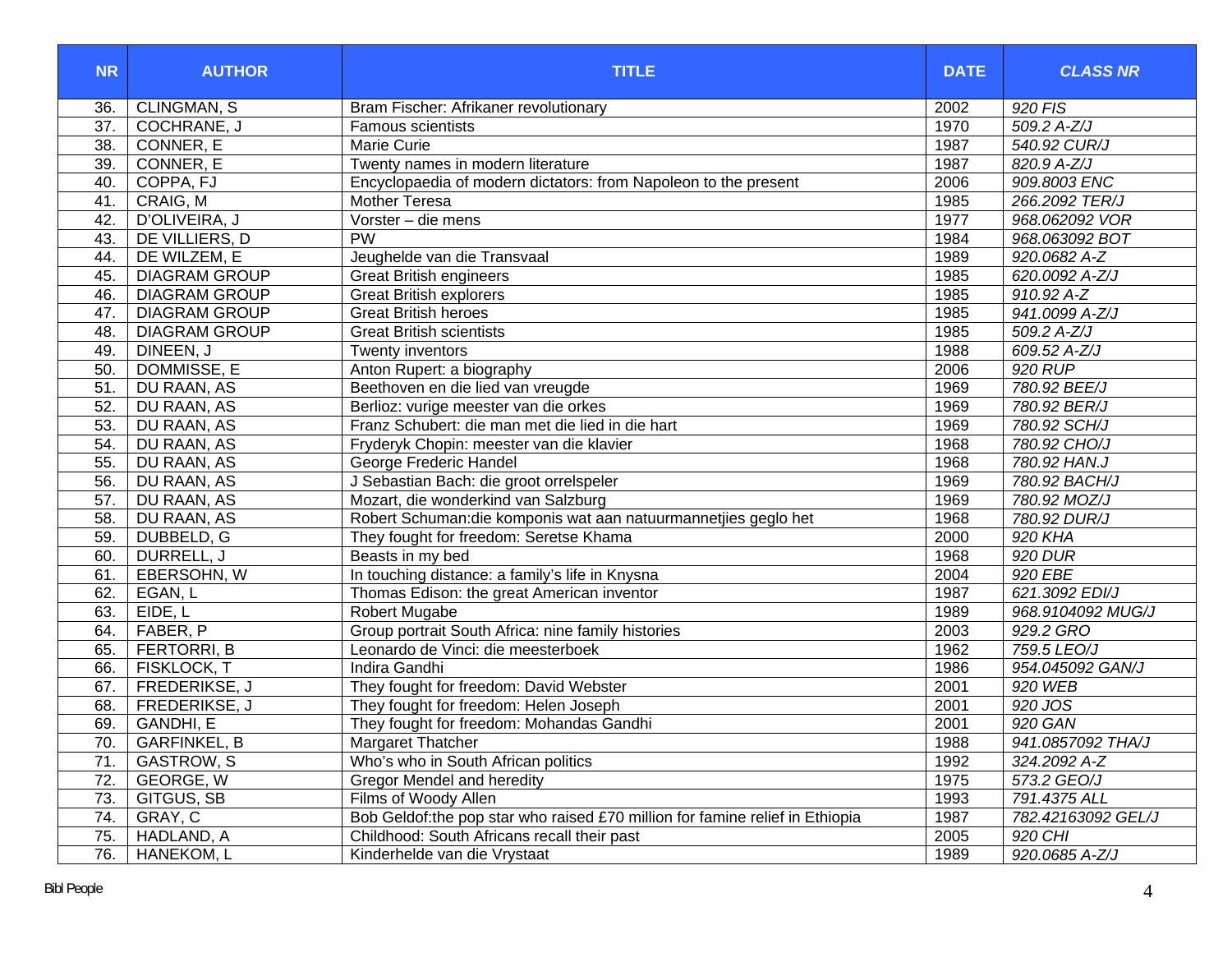| <b>NR</b> | <b>AUTHOR</b>     | <b>TITLE</b>                                                                                                        |      | <b>CLASS NR</b>   |
|-----------|-------------------|---------------------------------------------------------------------------------------------------------------------|------|-------------------|
| 77.       | HANEY, J          | Vladimir Ilich Lenin                                                                                                | 1988 | 947.0841092 LEN/J |
| 78.       | HARGROVE, J       | Ferdinand Magellan                                                                                                  | 1990 | 910.92 MAG/J      |
| 79.       | HARRIS, N         | Hitler                                                                                                              | 1989 | 943.086092 HIT/J  |
| 80.       | HART, M           | 100: a ranking of the most influential persons in history                                                           | 1993 | 920 A-Z           |
| 81.       | HODGE, S          | <b>Claude Monet</b>                                                                                                 | 2002 | 759.4 HOD/J       |
| 82.       | HOOBLER, D        | Cleopatra                                                                                                           | 1988 | 932.021092 CLE/J  |
| 83.       | HOOBLER, D        | Joseph Stalin                                                                                                       | 1987 | 947.084092 STA/J  |
| 84.       | HOOK, J           | Twenty names in aviation                                                                                            | 1988 | 629.13092 A-Z/J   |
| 85.       | HOY, L            | <b>Emmeline Pankhurst</b>                                                                                           | 1985 | 324.623093 PAN/J  |
| 86.       | HUBTER, N         | Gandhi                                                                                                              | 1986 | 954.035092 GAN/J  |
| 87.       | HUISAMEN, J       | Vlug na Vryheid: ware verhaal van krygsvevangene Fölscher se vier ontsnappings<br>gedurende die tweede Wêreldoorlog | 1987 | 940.5472 FOL      |
| 88.       | HUNTER, N         | Einstein                                                                                                            | 1986 | 530.092 EIN/J     |
| 89.       | HYDE, M           | Jung for beginners                                                                                                  | 1992 | 150.1954 JUN      |
| 90.       | <b>ISRAEL, FL</b> | Franklin Delano Roosevelt                                                                                           | 1988 | 973.917092 ROO/J  |
| 91.       | JAMES, R          | Twenty names in theatre                                                                                             | 1989 | 792.092 A-Z/J     |
| 92.       | JENNINGS, G       | Renoir: the history and techniques of the great masters                                                             | 1988 | 759.4 REN         |
| 93.       | KANNEMEYER, JC    | Jan Rabie: prosapionier en politieke padwyser                                                                       | 2004 | 839.363 RAB       |
| 94.       | KANNEMEYER, JC    | Langenhoven: 'n lewe                                                                                                | 1999 | 839.363 LAN       |
| 95.       | KAYE, T           | Lech Walesa                                                                                                         | 1989 | 943.8056092 WAL/J |
| 96.       | KEELE, K          | Leonardo da Vinci and the art of science                                                                            | 1977 | 759.5 DAV/J       |
| 97.       | <b>KLIMENT, B</b> | Billie Holiday: singer                                                                                              | 1990 | 782.42165092 HOL  |
| 98.       | LABUSCHAGNé, JJ   | Herskeppers van die wêreld                                                                                          | 1964 | 920 A-Z/J         |
| 99.       | LAFFERTY, P       | Archimedes                                                                                                          | 1991 | 509.2 ARC/J       |
| 100.      | LANGLEY, A        | Hans Christian Andersen                                                                                             | 1997 | 920 AND/J         |
| 101       | LANGLEY, A        | Twenty explorers                                                                                                    | 1988 | $910.92 A-Z/J$    |
|           | 102. LANGLEY, A   | Twenty names in crime                                                                                               | 1988 | 364.3092 A-Z/J    |
|           | 103. LE ROUX, W   | Politieke leiers van Suider-Afrika                                                                                  | 1985 | 968.00992 A-Z     |
|           | 104. LEWIS, L     | Leonardo the inventor and pioneer                                                                                   | 1979 | 620.0092 LEO      |
|           | 105. MACDONALD, F | <b>Albert Einstein</b>                                                                                              | 1992 | 530.092 MACD/J    |
|           | 106. MacLEOD, E   | Alexander Graham Bell                                                                                               | 1999 | 920 BEL/J         |
|           | 107. MAHARAJ, M   | Mandela: the authorized portrait                                                                                    | 2006 | 920 MAN           |
|           | 108. MARTIN, C    | <b>Brontes</b>                                                                                                      | 1988 | 823 BRO/J         |
|           | 109. MASTERS, A   | Napoleon                                                                                                            | 1981 | 944.05092 NAP/J   |
|           | 110. MATHEBE, L   | Bound by tradition: the world of Thabo Mbeki                                                                        | 2001 | 920 MBE           |
|           | 111. MAXIM, LJ    | Madiba: the rainbow man                                                                                             | 2002 | 968.064092 MAN/J  |
|           | 112. McCRACKEN, K | Leonardo DiCaprio                                                                                                   | 2000 | 920 DIC/J         |
|           | 113. McCRACKEN, K | Prince William                                                                                                      | 2000 | 920 WIL/J         |
|           | 114. McDOWELL, N  | Hemingway                                                                                                           | 1988 | 813 HEM/J         |
|           | 115. McEVOY, JP   | Stephen Hawking for beginners                                                                                       | 1995 | 523.01092 HAW/J   |
|           | 116. McGUIRE, L   | Napoleon                                                                                                            | 1986 | 944.05092 MACG/J  |
|           |                   |                                                                                                                     |      |                   |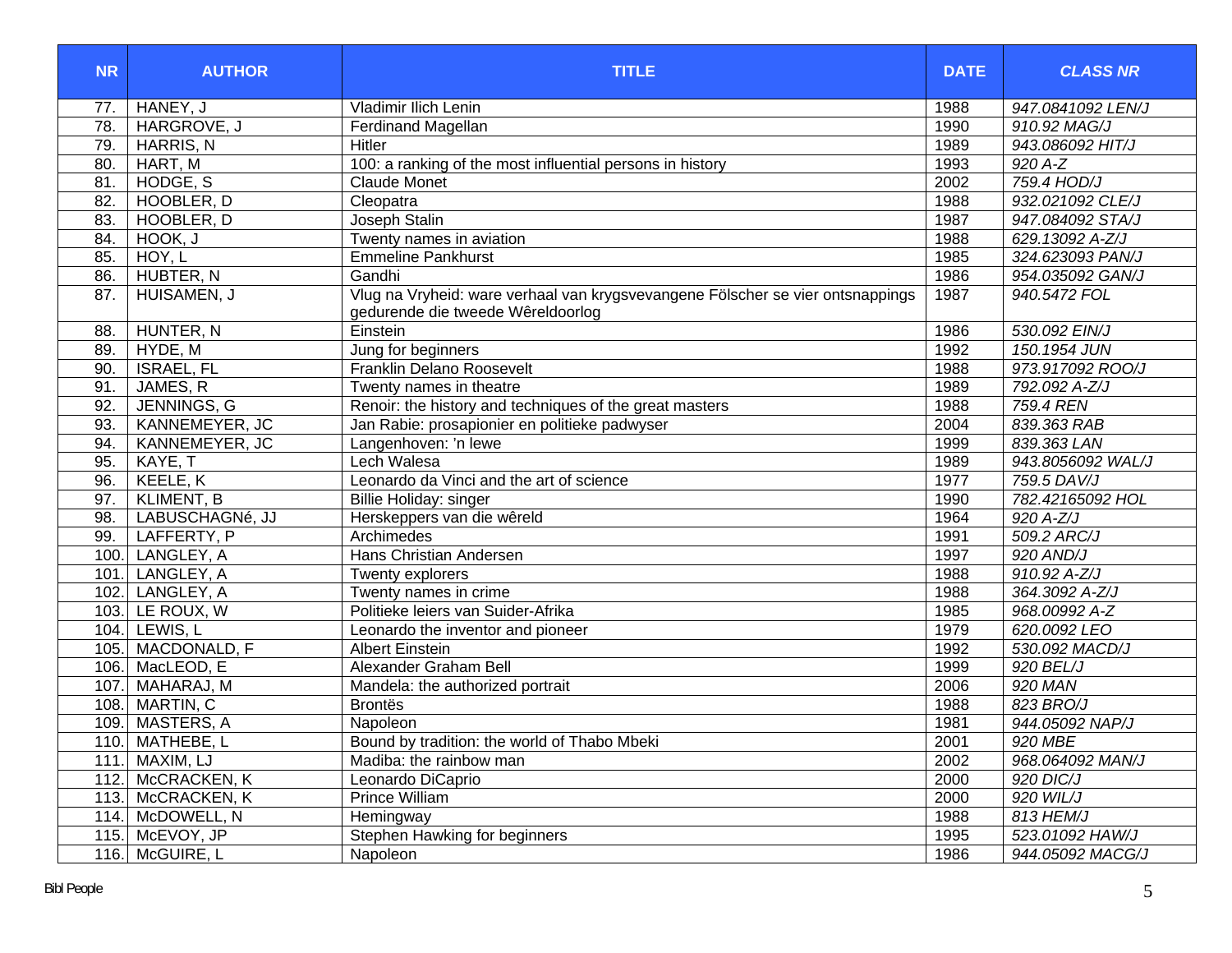| <b>NR</b> | <b>AUTHOR</b>        | <b>TITLE</b>                                            | <b>DATE</b> | <b>CLASS NR</b>     |
|-----------|----------------------|---------------------------------------------------------|-------------|---------------------|
| 117.      | MEASHAM, T           | Van Gogh and his world                                  | 1981        | 759.9492 GOG/J      |
| 118.      | MEASHAM, T           | Van Gogh en sy tyd                                      | 1981        | 759.9492 GOG/J      |
| 119.      | MERVIN, D            | Ronal Reagan & the American presidency                  | 1990        | 973.927092 REA      |
| 120.      | MILLAR, C            | Bach en sy tyd                                          | 1981        | 780.92 BAC/J        |
| 121       | MOON, PB             | <b>Ernest Rutherford</b>                                | 1974        | 539.7092 RUT/J      |
| 122       | MORRALL, A           | Rubens: the history and techniques of the great masters | 1988        | 759.94931 RUB       |
| 123.      | MULEMFO, MM          | Thabo Mbeki and the children                            | 2001        | 968.064092 MBE/J    |
| 124.      | OTFINOSKI, S         | Nelson Mandela: the fight against Apartheid             | 1992        | 324.268083 MAN/J    |
| 125.      | PAMPALIS, J          | They fought for freedom: Sol Plaatjie                   | 1994        | 324.268083092 PLA/J |
| 126.      | PAMPALIS, J          | They fought for freedom: Nelson Mandela                 | 2000        | 324.268083092 MAN   |
| 127.      | PINNOCK, D           | They fought for freedom: Ruth First                     | 1997        | 920 FIR             |
| 128.      | POLLARD, M           | Johann Gutenberg                                        | 1992        | 686.2092 POL/J      |
| 129.      | POLLARD, M           | Margaret Mead                                           | 1992        | 306.092 POL/J       |
| 130.      | POLLARD, M           | Maria Montessori                                        | 1990        | 372.13092 MON/J     |
| 131.      | PRESTON, K           | Scott Joplin: composer                                  | 1988        | 780.92 JOP          |
| 132.      | PRICE, L             | Steve Biko                                              | 1994        | 322.4092 BIK        |
| 133.      | PRICE, L             | They fought for freedom: Steve Biko                     | 2001        | 920 BIK             |
| 134.      | PUGH, P              | Keynes for beginners                                    | 1993        | 330.156 KEY         |
| 135.      | RABIE, J             | Boek vir Onrus: vestiging by die see                    | 1982        | 839.36 RAB          |
| 136.      | RANKIN, W            | Newton for beginners                                    | 1993        | 530.092 NEW         |
| 137.      | RAWCLIFFE, M         | Lenin                                                   | 1988        | 947.0841092 LEN/J   |
| 138.      | REDEMEYER, JI        | Shaka                                                   | 196?        | 968.49103092 SHA/J  |
| 139.      | RICHARDSON, N        | <b>Edith Cavell</b>                                     | 1985        | 610.73092 CAV/J     |
| 140.      | ROBERTS, B           | Those bloody women: three heroines of the Boer War      | 1991        | 968.048092 WIL      |
| 141.      | <b>ROBERTS, B</b>    | Zulu kings                                              | 1974        | 968.4004963 ROB     |
| 142.      | <b>ROBERTS, RS</b>   | No cold kitchen: a biography of Nadine Gordimer         | 2005        | 920 GOR             |
| 143.      | RODGERS, J           | <b>Winston Churchill</b>                                | 1986        | 941.082092 CHUR/J   |
| 144.      | ROL, R VAN DER       | Anne Frank: beyond the diary                            | 1993        | 940.5318092 FRA/J   |
| 145.      | ROOS, M              | <b>Albert Schweitzer</b>                                | 198?        | 362.1092 SCH/J      |
| 146.      | ROSENTHAL, J         | They fought for freedom: Dora Tamana                    | 1995        | 324.268083092 TAM/J |
| 147.      | ROWLAND-ENTWISTLE, R | Thomas Edison                                           | 1988        | 621.3092 EDI/J      |
| 148.      | ROWLAND-ENTWISTLE, R | Wilbur & Orville Wright                                 | 1988        | 629.13092 WRI/J     |
| 149.      | SACHS,               | Leonardo en sy tyd                                      | 1980        | 759.5 LEO/J         |
| 150.      | SCHLOREDT, V         | Martin Luther King                                      | 1988        | 323.11960730 KIN/J  |
|           | 151. SCHOEMAN, K     | Laaste Afrikaanse boek: outobiografiese aantekeninge    | 2002        | 839.363 SCH         |
|           | 152. SCHWARTZ, J     | Einstein for beginners                                  | 1992        | 530.092 EIN         |
|           | 153. SHORE, N        | Amelia Earhart                                          | 1987        | 629.13092 EAR/J     |
|           | 154. SISULU, E       | Walter & Albertina Sisulu: in our lifetime              | 2004        | 920 SIS             |
|           | 155. SKELTON R       | Charles Darwin and the theory of natural selection      | 1987        | 575.0092 DAR/J      |
|           | 156. SMITH, C        | Patricia de Lille                                       | 2002        | 920 DEL             |
| 157.      | SOOBRAYAN, V         | They fought for freedom: Yusuf Dadoo                    | 1993        | 322.4092 DAD        |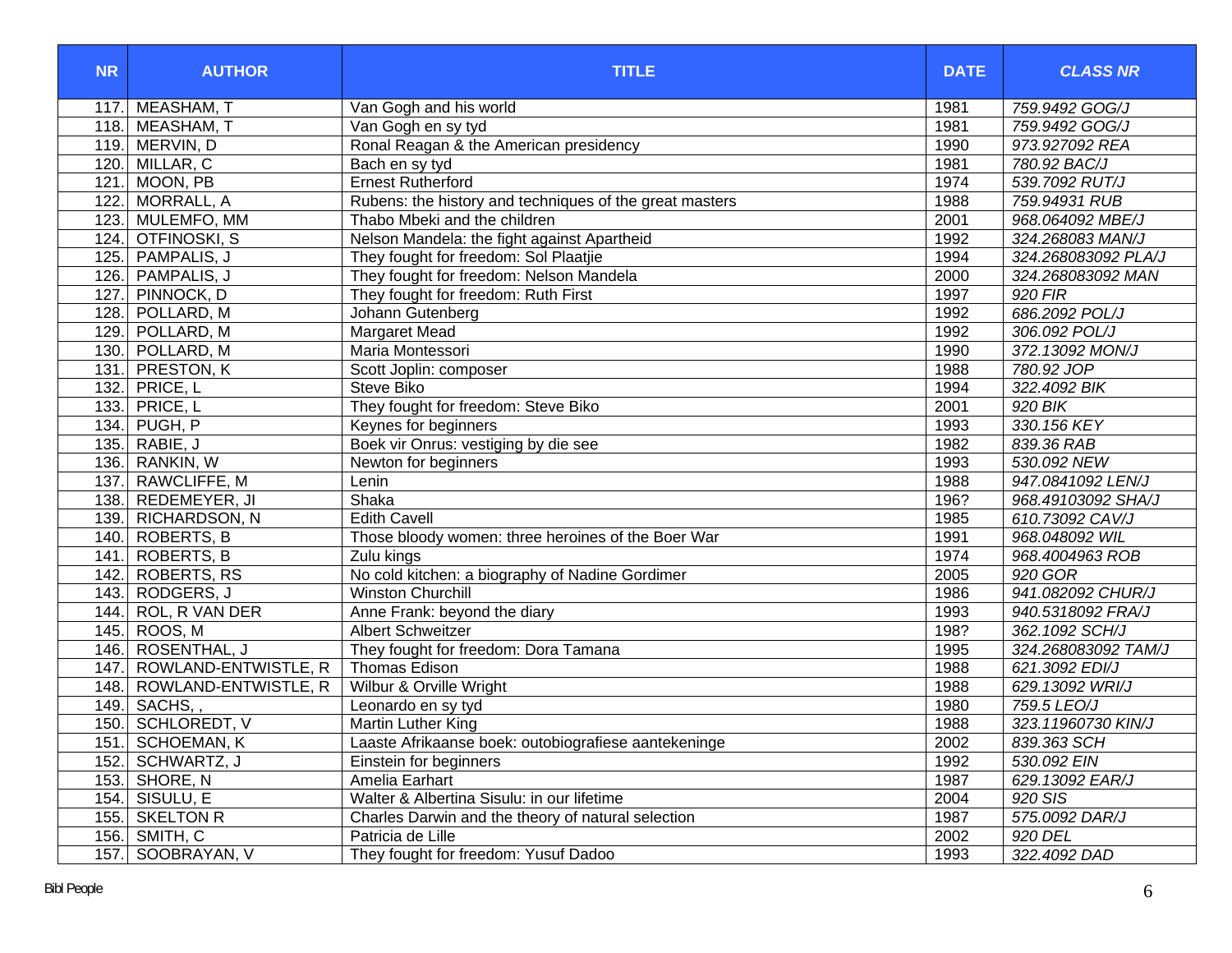| <b>NR</b> | <b>AUTHOR</b>       | <b>TITLE</b>                                               | <b>DATE</b> | <b>CLASS NR</b>          |
|-----------|---------------------|------------------------------------------------------------|-------------|--------------------------|
| 158.      | SPINK, K            | Gandhi                                                     | 1984        | 954.036092 GAN/J         |
| 159.1     | SPROULE, A          | James Watt                                                 | 1992        | 621.1092 SPR/J           |
| 160.      | SPROULE, A          | <b>Mikhail Gorbachev</b>                                   | 1990        | 947.0854092 GOR/J        |
| 161.      | STERRITT, D         | Films of Alfred Hitchcock                                  | 1993        | 791.4375 HIT             |
| 162.      | STEWART, D          | They fought for freedom: Lilian Ngoyi                      | 2000        | 920 NGO                  |
| 163.      | STOPFORTH, L        | Discoverer, explorer and mapmaker: the story of James Cook | 199?        | 910.92 COO/J             |
| 164.      | <b>TALMADGE, M</b>  | <b>Britney Spears</b>                                      | 2001        | 920 SPE/J                |
| 165.      | TAMES, R            | Fryderyk Chopin                                            | 1991        | 780.92 CHO/J             |
| 166.      | TAMES, R            | Guiseppe Verdi                                             | 1991        | 780.92 VER/J             |
| 167.      | <b>TANENHOUS, S</b> | Louis Armstrong: musician                                  | 1988        | 781.65092 ARM            |
| 168.      | THARP, E            | Giants of invention                                        | 1971        | 609.2 A-Z/J              |
| 169.      | VAIL, JJ            | David Ben-Gurion                                           | 1987        | 956.9405092 BEN/J        |
| 170.      | VAIL, JJ            | <b>Fidel Castro</b>                                        | 1988        | 972.91064092 CAS/J       |
| 171.      | VAN DER WALT, PD    | SJ du Toit: vegter vir sy taal                             | 1963        | 439.36092 DUT/J          |
| 172.      | VAN HOEPEN, L       | David Kramer: storyteller, singer                          | 2004        | 920 KRA/J                |
| 173.      | VAN HOEPEN, L       | Helen Sebidi: artist                                       | 2004        | 920 SEB/J                |
| 174.      | VAN HOEPEN, L       | Himla Soodyall: geneticist                                 | 2004        | 920 SOO/J                |
| 175.      | VAN HOEPEN, L       | Nadine Gordimer: author, Nobel Prize winner                | 2004        | 920 GOR/J                |
| 176.      | VAN HOEPEN, L       | Ntsikelelo "Boyzie" Cekwana: dancing legend                | 2004        | 920 CEK/J                |
| 177.      | VAN HOEPEN, L       | Pieter-Dirk Uys: outspoken entertainer                     | 2004        | 920 UYS/J                |
| 178.      | VAN REENEN, R       | Emily Hobhouse: Boer War letters                           | 1984        | 968.048092 HOB           |
| 179.      | VAN RENSBURG, APJ   | Contemporary leaders of Africa                             | 1975        | 960.0992 A-Z             |
| 180.      | VAN WYK, C          | They fought for freedom: Oliver Tambo                      | 2001        | 920 TAM                  |
| 181.      | <b>VENTURA, P</b>   | <b>Great painters</b>                                      | 1984        | <b>759 VEN/J</b>         |
| 182.      | WATERS, F           | Famous explorers                                           | 1969        | 910.92 A-Z               |
| 183.      | WEPMAN, D           | Alexander the Great                                        | 1986        | 938.07092 ALE/J          |
| 184.      | WEPMAN, D           | Helen Keller: humanitarian                                 | 1987        | 920 KEL/J                |
| 185.      | WHITEHEAD, K        | Nelson Mandela 90 [VF: Biographies - Mandela]              | 2008        | $\overline{\mathsf{VF}}$ |
| 186.      | WILLIAMS, B         | George Washington                                          | 1988        | 973.41092 WAS/J          |
| 187.      | WILLIAMS, B         | Twenty names in space exploration                          | 1989        | 629.450092 A-Z/J         |
| 188.      | <b>WILLIAMS, B</b>  | <b>Winston Churchill</b>                                   | 1988        | 941.082092 CHU/J         |
| 189.      | WOODROW, M          | People from the Bible                                      | 1987        | 220.92 A-Z/J             |
| 190.      | YOUNG, L            | Queen Victoria                                             | 1980        | 941.081092 VIC/J         |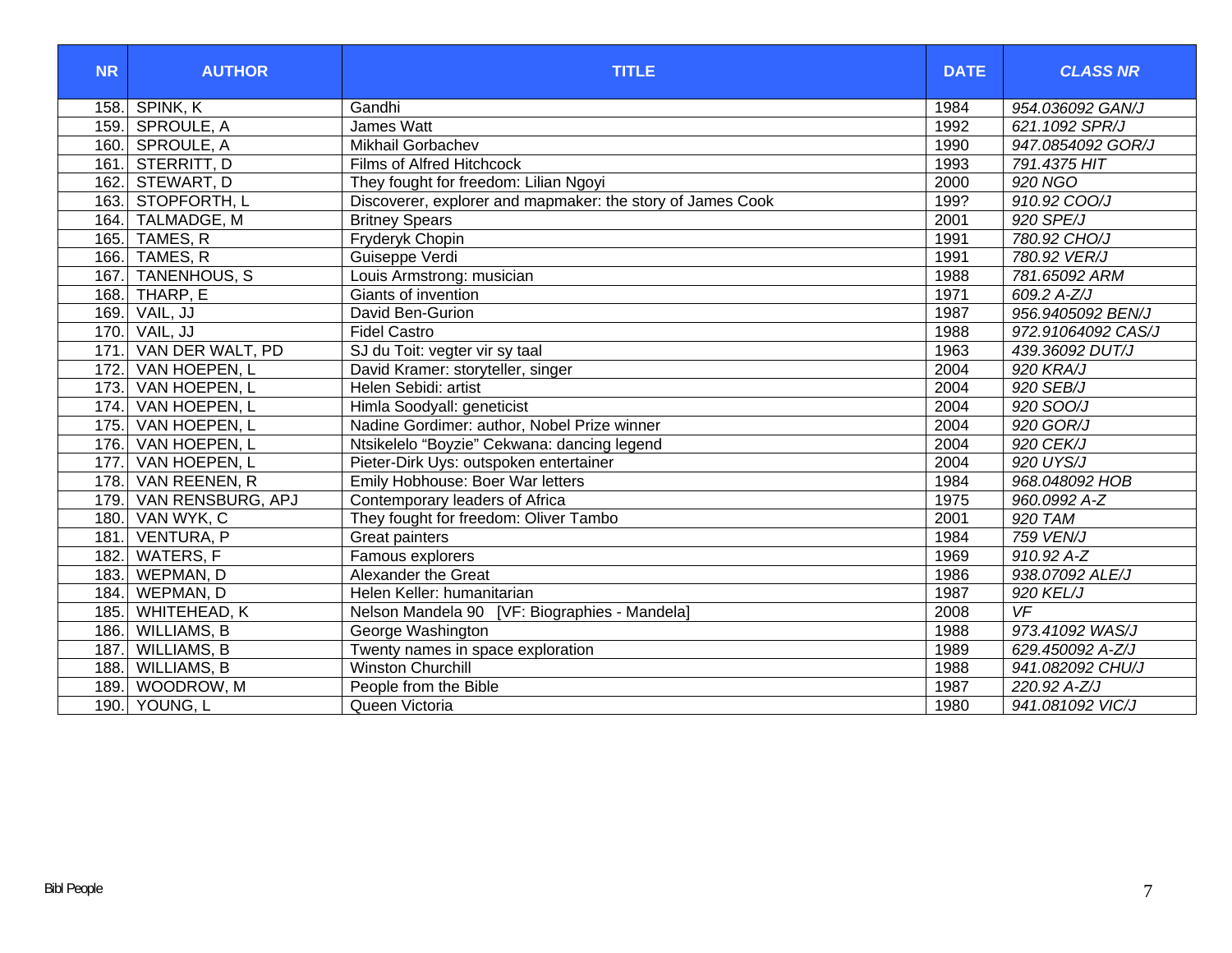#### ARTICLES IN MAGAZINES

| <b>NR</b>        | <b>AUTHOR</b>    | <b>TITLE</b>                                                                | <b>MAGAZINE</b>                                        |
|------------------|------------------|-----------------------------------------------------------------------------|--------------------------------------------------------|
|                  | 191. ADAMS, S    | Nelson Mandela - Madiba aura lights up lives<br>[VF: Biographies - Mandela] | Star, 6 May 02, p 13                                   |
|                  | 192. ANON        | 60 years of heroes                                                          | Time, 13 Nov 06                                        |
|                  | 193. ANON        | Aaron Mokoena                                                               | SA Career Focus, 4(7), Apr 10, pp 4-5                  |
|                  | 194. ANON        | <b>Adolf Hitlier</b>                                                        | Tydskrif vir Gesteswetenskappe, 45(4), Des 05, pp 425- |
|                  | 195. ANON        | Alfred the Great                                                            | Junior Education, 28(3), Mar 04, pp 22-23              |
|                  | <b>196. ANON</b> | Amelia Earhart                                                              | National Geographic, 193(1), Jan 98, pp 112-           |
|                  | <b>197. ANON</b> | André P Brink                                                               | Insig, Mei 95, pp 12-17                                |
|                  | <b>198. ANON</b> | André P Brink @ 70 [VF: Biographies - Writers]                              | Tydskrif vir Letterkunde, 42(1), 05                    |
|                  | <b>199. ANON</b> | Anton Rupert                                                                | Insig Mei 05, pp 22-30                                 |
|                  | <b>200. ANON</b> | <b>Antony Gormley</b>                                                       | Junior Education, 26(8), Aug 02, pp 40-                |
|                  | 201. ANON        | <b>Archbishop Desmond Tutu</b>                                              | National Geographic Kids, Jul 10, p 6                  |
|                  | 202. ANON        | Ariel Sharon                                                                | Time, 23 May 05, pp 20-25                              |
|                  | 203. ANON        | Barack Obama                                                                | Time, 21 Apr 08, pp 20-25                              |
|                  | 204. ANON        | Beyers Naudé                                                                | Insig, Sep 05, pp 32-                                  |
|                  | 205. ANON        | Bram Fischer [VF: Biographies]                                              | Ons Stad, 13 Jun 02, 17                                |
|                  | 206. ANON        | Breyten Breytenbach                                                         | Tydskrif vir Letterkunde, 46(2), 09                    |
|                  | <b>207. ANON</b> | <b>Brothers Grimm</b>                                                       | National Geographic, 196(6), Dec 99, pp 106-           |
|                  | <b>208. ANON</b> | Calvyn                                                                      | Tydskrif vir Gesteswetenskappe, 49(3), Sep 09          |
|                  | 209. ANON        | <b>Carl Niehaus</b>                                                         | Insig, Okt 05, pp 36-40                                |
|                  | <b>210. ANON</b> | <b>Charlize Theron</b>                                                      | $\overline{\text{Insig}}$ , Apr 04, p 31-              |
|                  | <b>211. ANON</b> | <b>Charlize Theron</b>                                                      | Insig, Jan/Feb 06, pp 16-                              |
|                  | <b>212. ANON</b> | Charl-Pierre Naidé: poet                                                    | Tydskrif vir Letterkunde, 45(2), Lente 08, pp 184-193  |
|                  | 213. ANON        | <b>CS Lewis</b>                                                             | Christianity Today, 49(12), Dec 05                     |
|                  | <b>214. ANON</b> | Dalai Lama                                                                  | Time, 31 Mar 08, pp 29-35                              |
|                  | 215. ANON        | Dalene Matthee                                                              | Insig, Mei 05, pp 52-55                                |
|                  | <b>216.</b> ANON | Dawie Roodt                                                                 | Taalgenoot, Nov 09, pp 18-21                           |
|                  | 217. ANON        | Debra Meyer                                                                 | Taalgenoot, Lente 10, pp 36-37                         |
|                  | 218. ANON        | Deon Meyer                                                                  | Insig, Okt 04, pp 16-18                                |
|                  | 219. ANON        | Dr Susan Vosloo                                                             | Taalgenoot, Sep 05, pp 18-                             |
|                  | 220. ANON        | <b>EKM Dido</b>                                                             | Taalgenoot, Sep 08, pp36-37                            |
|                  | <b>221. ANON</b> | Eben Venter                                                                 | Insig, Jan/Feb 04, pp 36-39                            |
| $\overline{222}$ | <b>ANON</b>      | Elana Afrika                                                                | Taalgenoot, Jul/Aug 06, pp 8-                          |
|                  | <b>223. ANON</b> | Elna Boesak                                                                 | Insig, Jun/Jul 07, pp 94                               |
|                  | <b>224. ANON</b> | <b>Emily Hobhouse</b>                                                       | SA Panorama, 35(4), Jul/Aug 90, pp 40-                 |
|                  | <b>225. ANON</b> | Emsie Schoeman                                                              | Insig, Nov 06, pp 52-                                  |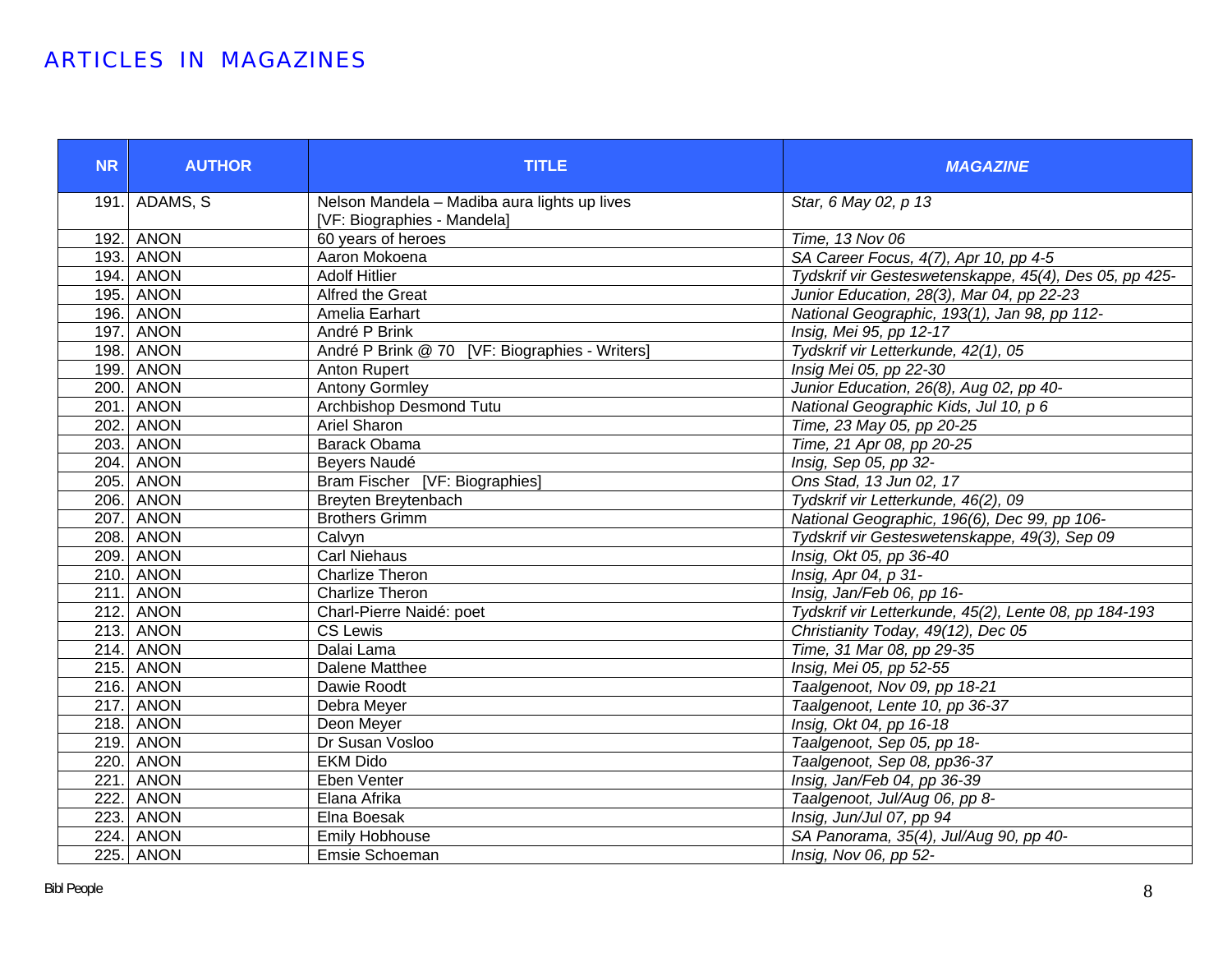| <b>NR</b> | <b>AUTHOR</b>    | <b>TITLE</b>                                                            | <b>MAGAZINE</b>                                           |
|-----------|------------------|-------------------------------------------------------------------------|-----------------------------------------------------------|
|           | 226. ANON        | Ernest Hemingway - Die legend leef voort [VF: Biographies -<br>Writersl | Volksblad, 19 Aug 89                                      |
|           | <b>227. ANON</b> | Ernie Els                                                               | Insig, Mar 03, pp 54-                                     |
|           | <b>228.</b> ANON | Es'kia Mphalele                                                         | Tydskrif vir Letterkunde, 41(2), 04, pp 169-174; 175; 185 |
|           | 229. ANON        | Es'kia Mphalele                                                         | Tydskrif vir Letterkunde, 46(1), Autumn 09, pp 213-216    |
|           | 230. ANON        | Eugene Terre Blanche                                                    | Insig, Jun/Jul 07, pp 86-                                 |
|           | 231. ANON        | George Washington                                                       | Learning through History, 4(3), 06, pp 35                 |
|           | 232. ANON        | George Weideman                                                         | Tydskrif vir Letterkunde, 46(1), Autumn 09, pp 220-222    |
|           | 233. ANON        | Geraldine Fraser-Moleketi                                               | Taalgenoot, Okt 07, pp 26-                                |
|           | 234. ANON        | Google guys                                                             | Time 20 Feb 06, pp 34 + 38-                               |
|           | 235. ANON        | Grootstes van grotes: politiek, finansies, kuns, wetenskap, sport       | Insig, Aug 06, pp 52-                                     |
|           | 236. ANON        | <b>Gustav Preller</b>                                                   | Historia, 35(2), Nov 90, pp 3-19                          |
|           | <b>237. ANON</b> | Hansie Cronjé                                                           | Insig, Okt 05, pp 20-24                                   |
|           | 238. ANON        | <b>Helen Zille</b>                                                      | Taalgenoot, Mei 09, pp 26-27                              |
|           | 239. ANON        | Hilary Clinton [VF: Biographies]                                        | Time, 16 Nov 09, pp 12-21                                 |
|           | 240. ANON        | Irma Joubert                                                            | Taalgenoot, Sep 07, pp32-                                 |
|           | <b>241.</b> ANON | Jacob Zuma                                                              | Insig, Aug 06, pp 32-                                     |
|           | 242. ANON        | Jan van Tonder                                                          | Insig, Nov 04, pp 58-61                                   |
|           | 243. ANON        | Jeremy Strong [VF: Biographies - Writers]                               | Scholastic Best Books, Oct 02, p 7                        |
|           | <b>244. ANON</b> | JK Rowling                                                              | Time 31 Dec 07, pp 62-65                                  |
|           | 245. ANON        | JM Coetzee: defender of freedom                                         | Free State Libraries, Oct/Dec 03, pp 10-                  |
|           | 246. ANON        | <b>John Miles</b>                                                       | Tydskrif vir Letterkunde, 41(1), 04, pp 138-              |
|           | 247. ANON        | Johnny Clegg                                                            | Insig, Jan/Feb 07, pp 36-                                 |
|           | 248. ANON        | Jonathan Jansen                                                         | Taalgenoot, Winter 10, pp 30-31                           |
|           | 249. ANON        | Kass Naidoo                                                             | Insig, Mei 07, pp 66-                                     |
|           | 250. ANON        | Keith & Lorna Stevens                                                   | Taalgenoot, Aug 07, pp 18-                                |
|           | <b>251. ANON</b> | Koos du Plessis                                                         | Insig Apr 04, pp 38-                                      |
|           | <b>252. ANON</b> | Lekota                                                                  | Taalgenoot, Jun 09, pp 26-27                              |
|           | 253. ANON        | Leon Schuster                                                           | Insig, Mei 06, pp 44-                                     |
|           | 254. ANON        | <b>Leonard Koza</b>                                                     | Tydskrif vir Geesteswetenskappe, 47(2), 10, pp 146-148    |
|           | 255. ANON        | Maggie Laubser                                                          | Tydskrif vir Geesteswetenskappe, 41(1), Mar 01, pp 63-    |
|           | 256. ANON        | Mao TseToeng as onderwysleier                                           | Unie, 85(3), 88, pp 91-94                                 |
|           | <b>257. ANON</b> | Marita vd Vyver                                                         | Taalgenoot, Aug 07, pp 34-                                |
|           | 258. ANON        | <b>Marius Weyers</b>                                                    | Insig, Jun 03, pp 20-                                     |
|           | 259. ANON        | Max du Preez                                                            | Insig, Okt 06, pp 60-                                     |
|           | 260. ANON        | Michael Jackson [VF: Biographies]                                       | Time, 13 Jul 09, pp 12-19                                 |
|           | 261. ANON        | <b>Mikro</b>                                                            | Taalgenoot, Mar 04, pp 12-                                |
|           | 262. ANON        | Morgan Tsvangirai                                                       | Time, 21 Apr 08, pp 30-31                                 |
|           | 263. ANON        | Mozart                                                                  | Time, 16 Jan 06, pp 44-                                   |
|           | 264. ANON        | NP van Wyk Louw                                                         | Insig, Nov 04, pp 12-16                                   |
|           | 265. ANON        | Nelson Mandela: a living legacy [VF: Biographies - Mandela]             | Sunday Times Supplement, 18 Jul 10                        |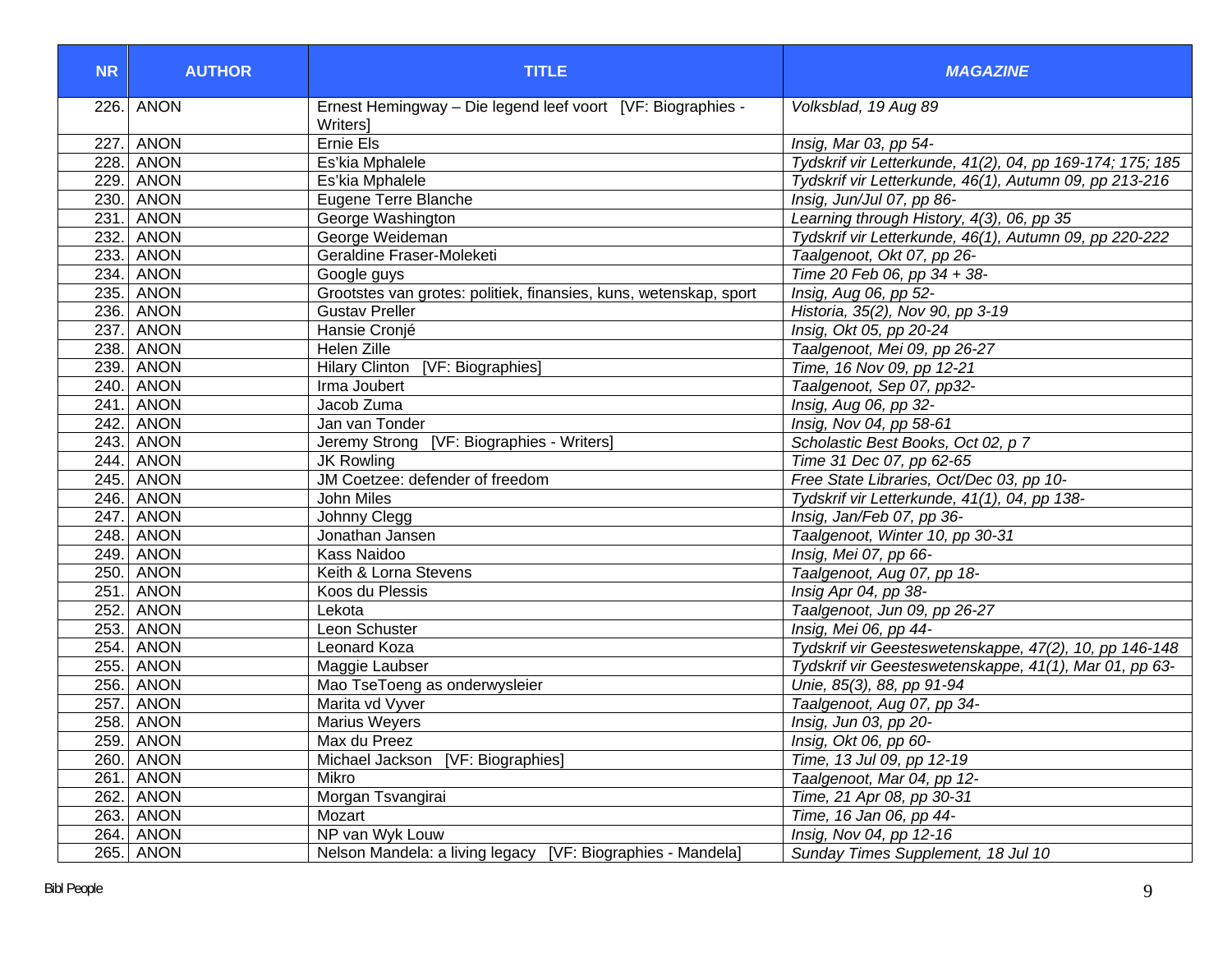| <b>NR</b> | <b>AUTHOR</b>    | <b>TITLE</b>                                                   | <b>MAGAZINE</b>                                            |
|-----------|------------------|----------------------------------------------------------------|------------------------------------------------------------|
|           | 266. ANON        | Nelson Mandela 80 [VF: Biographies - Mandela]                  | Rapport-Bylaag, 19 Jul 98                                  |
|           | 267. ANON        | <b>Oscar Pistorius</b>                                         | Insig Mei 05, pp 14-17                                     |
|           | 268. ANON        | Patrick Mynhardt                                               | Taalgenoot, Aug 07, pp 52-                                 |
|           | 269. ANON        | Pierneef                                                       | Insig Apr 05, pp 44-49                                     |
|           | 270. ANON        | Pittige Patricia de Lille                                      | Taalgenoot, Nov 08, pp 34-35                               |
|           | 271. ANON        | Pope Benedict XVI [VF: Biographies]                            | Time, 2 May 05, pp 14-27                                   |
|           | 272. ANON        | Pope John Paul I (1920-2005) [VF: Biographies]                 | Time, 11 Apr 05, pp 20-45                                  |
|           | 273. ANON        | Prominent women biologists                                     | American Biology Teacher, 65(8), Oct 03, pp 583-           |
|           | 274. ANON        | Queen Elizabeth                                                | Time, 17 Apr 06, pp 17-23                                  |
|           | 275. ANON        | Riana Scheepers                                                | Taalgenoot, Jun 08, pp 32-33                               |
|           | 276. ANON        | <b>Richard Branson</b>                                         | Insig, Aug 06, pp 16-                                      |
|           | 277. ANON        | Ruda Landman                                                   | Insig, Apr 03, pp 42-                                      |
|           | 278. ANON        | Samson Makwala: bokwagter-beeldhouer                           | SA Panorama, 35(4), Jul/Aug 90, pp 66-                     |
|           | 279. ANON        | Sol Plaatjie                                                   | Free State Libraries, Jul-Sep 07, pp 27-36                 |
|           | 280. ANON        | Son-Isha                                                       | Insig, Mei 07, pp 78-                                      |
|           | 281. ANON        | Stephen Hawking                                                | Insig, Nov 06, pp 26-                                      |
|           | 282. ANON        | Steve Biko [VF: Biographies]                                   | Star, 12 Sep 02, p15                                       |
|           | 283. ANON        | Supt Piet Beyleveld                                            | Insig, Jun/Jul 07, pp 62-                                  |
|           | 284. ANON        | <b>Supt Piet Beyleveld</b>                                     | Taalgenoot, Aug 07, pp 21-                                 |
|           | 285. ANON        | Tatamkhulu Afrika (poet)                                       | Insig, Mar 03, pp 72-                                      |
|           | 286. ANON        | <b>TO Honiball</b>                                             | Taalgenoot, Mei 08, pp 28-29                               |
|           | 287. ANON        | <b>TT Cloete</b>                                               | Tydskrif vir Geesteswetenskappe, 49(4), Des 09             |
|           | 288. ANON        | Tretchikoff                                                    | Insig, Nov 06, pp 40-                                      |
|           | 289. ANON        | <b>Trevor Manuel</b>                                           | Insig, Okt 06, pp 20-                                      |
|           | 290. ANON        | Vladimir V Putin                                               | Time 31 Dec 07, pp 22-40                                   |
|           | 291. ANON        | Wendy Luhabe - business woman                                  | Insig, Mar 05, pp 44-45                                    |
|           | 292. ANON        | Winnie Mandela                                                 | Insig, Jul 03, pp 53-                                      |
|           | 293. ANON        | <b>Wouter Basson</b>                                           | Insig, Mei 03, pp 38-                                      |
|           | 294. ANON        | Yasser Arafat                                                  | Time, 22 Nov 04, pp 23-35                                  |
|           | 295. ANON        | 100 most influential people in the world [VF: Biographies]     | Time, 12 May 08                                            |
|           | 296. BARRON, C   | Gregoire Boonzaier [VF: Biographies]                           | Sunday Times, 1 May 05                                     |
|           | 297. BELL, G     | Hans Christian Andersen - Ugly duckling who became a swan      | Sunday Times - Travel & Food, 8 May 08, p 6                |
|           |                  | [VF: Biographies - Writers]                                    |                                                            |
|           | 298. BHAUMIK, S  | Mother Teresa: seeker of souls [VF: Biographies]               | Time, 15 Sep, 97, pp 58-64                                 |
|           | 299. BLAAUW, D   | Hans (du Plessis) die skrywer [VF: Biographies - Writers]      | Huisgenoot - Boeke, 9 Jul 09, pp 66-67                     |
|           | 300. BLIGNAUT, C | Brenda Fassie: even bad girls go to heaven [VF: Biographies]   | Sunday Times Lifestyle, 5 Sep 10, pp 10-11                 |
|           | 301. BRITZ, E    | JRR Tolkien in Bloem [VF: Biographies - Writers]               | Sarie, 9 Jan 02, pp 32-35                                  |
|           | 302. BRODIE, CS  | Beatrix Potter: seeing beauty in the simplest things [VF:      | School Library Media Activities Monthly, XVIII(8), Apr 02, |
|           |                  | <b>Biographies - Writers]</b>                                  | pp 45-47                                                   |
|           | 303. BURKE, A    | Makeba - Onblusbare vorstin van Afrika [VF: Biographies]       | Huisgenoot, 1 Des 05, pp 28-30; 32;34; 36                  |
|           | 304. DAHL, O     | Roald Dahl - My big friendly giant [VF: Biographies - Writers] | Sunday Times Lifestyle, 19 Jun 05, p 15                    |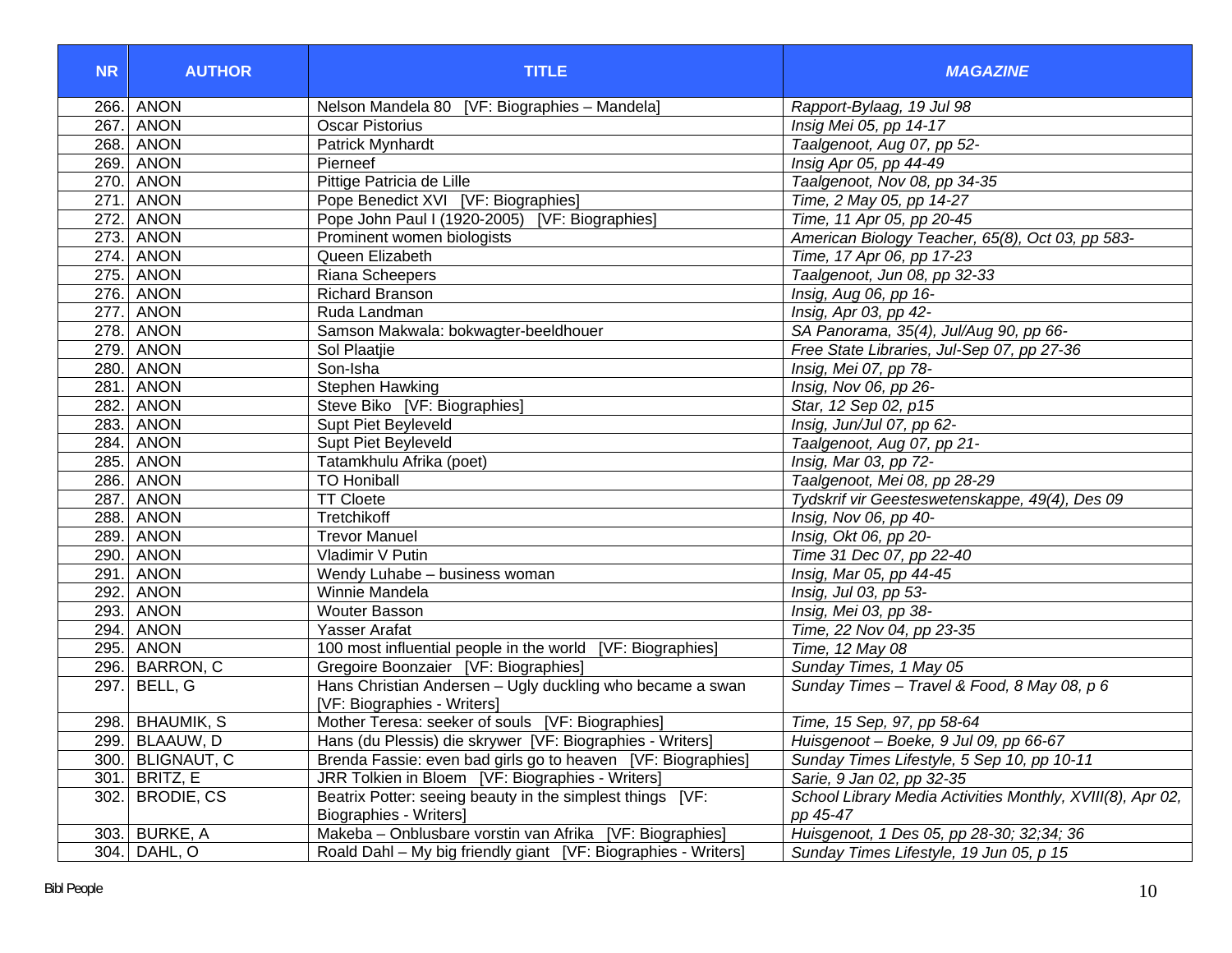| <b>NR</b> | <b>AUTHOR</b>         | <b>TITLE</b>                                                                                                        | <b>MAGAZINE</b>                         |
|-----------|-----------------------|---------------------------------------------------------------------------------------------------------------------|-----------------------------------------|
|           | 305. DAVIS, J         | Alison Hargreaves: leading ladies [VF: Biographies]                                                                 | Junior Education, Feb 09, pp 46-47      |
|           | 306. DAVIS, J         | Amy Johnson: leading ladies [VF: Biographies]                                                                       | Junior Education, Jan 09, pp 52-53      |
|           | 307. DAVIS, J         | Mary Kingsley: leading ladies [VF: Biographies]                                                                     | Junior Education Plus, Dec 08, pp 52-53 |
|           | 308. DREHLE, D von    | Barack Obama [VF: Biographies]                                                                                      | Time, 29 Dec 08/5 Jan 09, pp 22-44      |
|           | 309. FITZPATRICK, M   | Anna Neethling-Pohl [VF: Biographies]                                                                               | Volksblad-By, 9Des 06, pp 18-19         |
|           | 310. GIBBS, N         | George W Bush [VF: Biographies]                                                                                     | Time, 25 Dec 00/1 Jan 01, pp 32-54      |
|           | 311. GIBBS, N         | John F Kennedy Jr [VF: Biographies]                                                                                 | Time, 26 Jul 99, pp 18-47               |
|           | 312. GILOMEE, H       | PW Botha: goeienag, PW [VF: Biographies]                                                                            | Rapport, 5 Nov 06                       |
|           | 313. GRAY, P          | Princess Diana, 1961-1997 [VF: Biographies]                                                                         | Time, 15 Sep, 97, pp 22-57              |
|           | 314. HAWTHORNE, P     | Thabo Mbeki - Looking to be on the cutting edge<br>[VF: Biographies - Mbeki)]                                       | Time, 16 Sep 96, pp 66-67               |
|           | 315. HAWTHORNE, P     | Thabo Mbeki - Mission to succeed [VF: Biographies - Mbeki]                                                          | Time, 24 May 99, pp 52-54               |
|           | 316. ISAACSON, W      | Bill Gates - in search of the real Bill Gates [VF: Biographies]                                                     | Time, 13 Jan 97, pp 26-37               |
|           | 317. JOUBERT, J       | Buthelezi [VF: Biographies]                                                                                         | Volksblad, 27 Aug 03, p 11              |
|           | 318. LOOTS, S         | Barry Hough [VF: Biographies - Writers]                                                                             | Rapport Perspektief, 22 Aug 04, p iv    |
|           | 319. LOOTS, S         | Jules Verne - Die futuristiese verbeelding [VF: Biographies -<br><b>Writers1</b>                                    | Rapport Perspektief, 3 Jul 05, p 4      |
|           | 320. MAMETSE, D       | Kgafela Mametse [VF: Biographies - Writers]                                                                         | Teacher, Apr 03                         |
|           | 321. MARAIS, W        | Laurens van der Post [VF: Biographies - Writers]                                                                    | Volksblad, 14 Aug 06                    |
|           | 322. MOALUSI, R       | Showing South Africans the write stuff (Johnny Masilela;<br>Phaswane Mpe; Thuli nhlapo) [VF: Biographies - Writers] | Teacher, Apr 03, pp 1-2                 |
|           | 323. NORWOOD-YOUNG, J | Mark Shuttleworth: steeds plat op die aarde [VF: Biographies]                                                       | Finansies & Tegniek, 15 Sep 04, p 58    |
|           | 324. ODENDAAL, T      | Masekela Meester [VF: Biographies]                                                                                  | Volksblad-Joernaal, 26 Jun 09, p 10     |
|           | 325. ORIZIO, R        | Idi Amin: die kannibaal van Kampala [VF: Biographies]                                                               | Huisgenoot, 4 Sep 03, pp 26-32          |
|           | 326. PERRY, A         | Jacob Zuma [VF: Biographies]                                                                                        | Time, 7 Dec 09, pp 26-29                |
|           | 327. RETIEF, H        | Jonathan Butler: van snoekkop tot soesji [VF: Biographies]                                                          | Rapport-Perspektief, 12 okt 03, p 16    |
|           | 328. RIVERA, J        | Martin Luther King [VF: Biographies]                                                                                | Star, 16 Jan 01, p13                    |
|           | 329. SANCTON, T       | Mitterrand adieu [VF: Biographies]                                                                                  | Time, 22 jan 96, pp 16-26               |
|           | 330. SCHOLTZ, H       | Antije Krog [VF: Biographies - Writers]                                                                             | Insig, Okt 00, pp 68-69                 |
|           | 331. SEFARA, M        | Bram Fischer - circumstantial revolutionary [VF: Biographies]                                                       | Star, 17 Oct 02, p 13                   |
|           | 332. SMITH, F         | Wilma Stockenström [VF: Biographies - Writers]                                                                      | Volksblad, 1 Sep 03                     |
|           | 333. STANDING, EM     | Maria Montessori: heldin van die klaskamer [VF: Biographies]                                                        | Huisgenoot, 6 Jul 06, pp 28-32          |
|           | 334. TEMPLEHOFF, E    | Phillip Tobias [VF: Biographies]                                                                                    | Volksblad, 12 Okt 05, p 9               |
|           | 335. VAN DER MERWE, K | Bessie Head [VF: Biographies - Writers]                                                                             | Volksblad - By, 7 Aug 10, pp 4-5        |
|           | 336. VAN ZYL, I       | Man van durf en drome [VF: Biographies - Writers]                                                                   | De Kat, Mar 87, pp 34-35                |
|           | 337. VAN ZYL, P       | Nelson Mandela: in die voetspore van ons tata<br>[VF: Biographies - Mandela]                                        | Huisgenoot, 2 Des 04, pp 26-31          |
|           | 338. VOSLOO, J        | Ingrid Jonker - Briewe lig die sluier oor Jonker se liefdes<br>[VF: Biographies - Writers]                          | Rapport, 18 Mei 03, p 3                 |
|           | 339. WYNGARD, H       | AHM Scholtz [VF: Biographies - Writers]                                                                             | Rapport, 231 Nov 04                     |